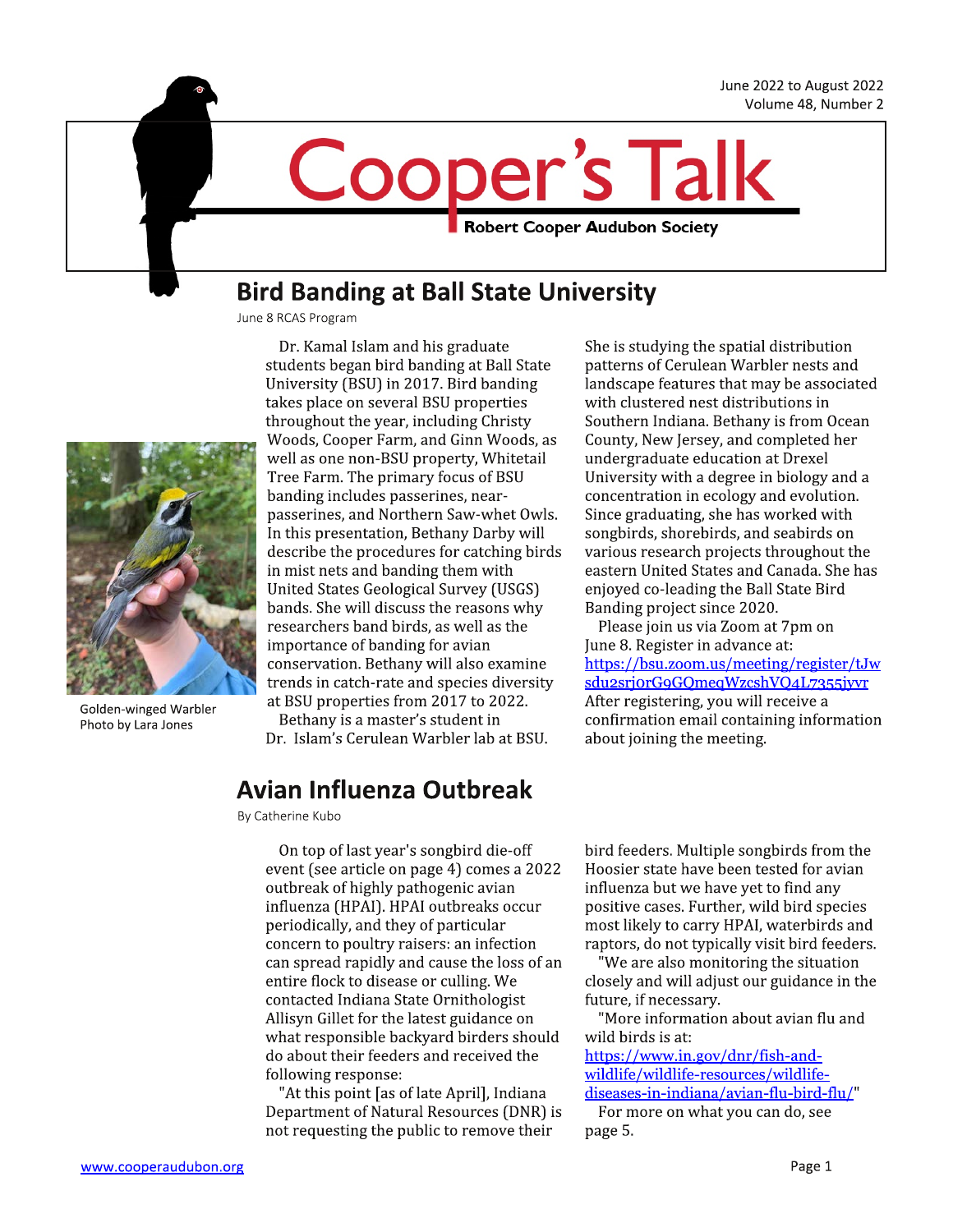### **Field Trips**

Everyone is welcome at field trips and programs. Binoculars are available on request.



Scarlet Tanager at Fox Island Park Photo by Rose Jeffery

#### June 25, July 30, and August 27, 9 am to 11 am: 4306 Mounds Road, Anderson, IN

### **Mounds State Park**

Our last-Saturday-of-the-month walks at Mounds State Park continue. Come see what our local breeding birds have been up to.

Meet at the Visitor's Center at 9 am. State Park fees apply.

#### Saturday, June 11, 9 am to 2 pm: 7324 Yohne Rd, Fort Wayne, IN

#### **Fox Island County Park, Fort Wayne**

We will meet at 9 am at the Nature Center parking lot. This walk is a good opportunity to see Scarlet Tanager and Prothonotary Warbler, among others. Pack a lunch! Admission to this Allen County park is \$2.00 per person, cash or check only.

### **Programs and Events**

#### June 8, 7 pm: Zoom meeting. See page 1 for registration information

#### **Bird Banding at Ball State University**

BSU graduate student Bethany Darby will tell us about bird banding at Christy Woods, Cooper Farm, Ginn Woods, and Whitetail Tree Farm. The banding program has been ongoing since 2017.

### **Chasing Dead Birds**

By Terri Gorney Lehman



Stockbridge collection mount of a Pied-billed Grebe Photo courtesy of Earlham College

I developed an interest in genealogy as a teenager but I never thought that I would trace dead birds.

Earlham College has a collection of Charles Stockbridge's bird mounts. I was told by the archivist and staff that they had been there a long time but that no one knew the date or circumstances under which they were acquired. That led me to research the life of Charles Stockbridge. He was born in Fort Wayne in 1856. His father, Nathaniel, owned one of the first bookstores in the town. Charles loved books. At age four, he received a nature book with illustrations of birds and it began a life-long passion. As a twelve-year-old, he began collecting birds and preparing their skins, not an uncommon practice at the time. He was largely self-taught in ornithology and had only two formal lessons in taxidermy. He learned in the fields and woods around his home.

From articles in the Fort Wayne newspapers, I gleaned that Charles became a professional taxidermist and owned a large collection of bird mounts that he prepared. One article reported that he had given away some of the mounts to those who attended one of his lectures. In the early 1900s, the Fort Wayne library had created a museum room and in 1909, he placed some of his mounts on loan to the library so that all could enjoy and learn from them.

One of Stockbridge's passions was teaching children about birds. He helped start Junior Audubon programs at schools and helped Boy Scouts on their bird and nature studies. He was a founding member of the Allen County Audubon Society, in 1898. When he died, in 1934, the society changed its name to the Stockbridge Audubon Society to honor him. He had become one of the foremost authorities on birds in Indiana.

> Continued on page 3 www.cooperaudubon.org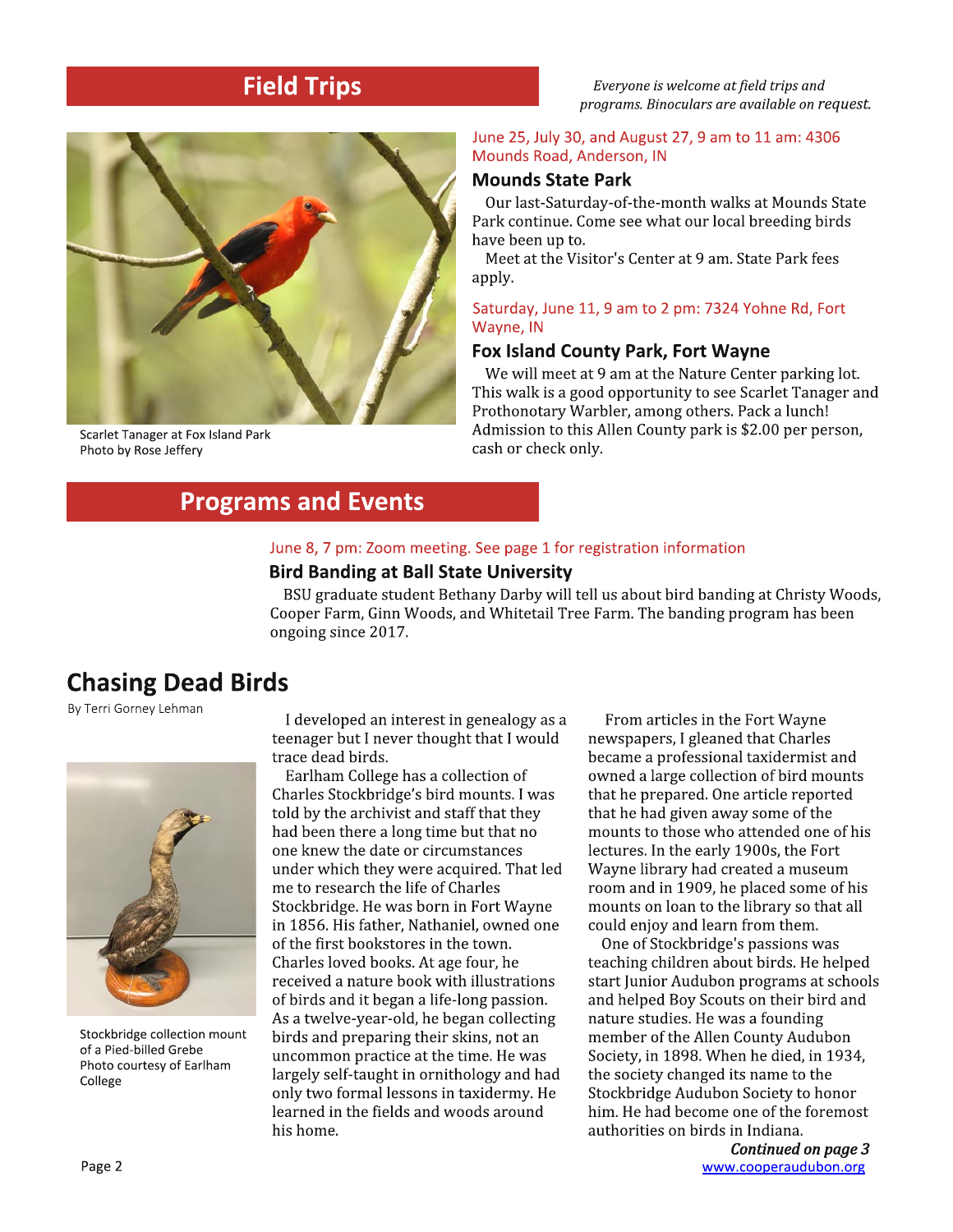### **My Thoughts: Nature's Lessons**

By Jim Schowe

Mother Nature can't be fooled-she knows. She knows when to cover the earth with cold and snow, and when to warm the soil with the sun's heating rays. She knows how to sprout the seeds left from last year's growing season to begin a new life cycle and when to cause those plants to release the promise of new life in the coming year through their seeds or spores. Mother Nature just knows. Me, I'm just a human and I have to use my senses to follow the clues given me by the environment.

Now after seventy-one years on this earth I have compiled some basic observations that help me understand Nature's clock for the return of spring. For example it was just about twenty years ago that I became aware of a male cardinal singing in the tree tops in mid-February. That by itself is something that could be easily dismissed or even ignored. But stored in my memory I could refer to this information and use it in the future. It must have been about eight years ago that I noticed Turkey Vultures soaring in the sky not long after the cardinals started their tree top orations--more information added to my mental spreadsheet. These two pieces of data allowed me to confirm that spring was not far away. Just

yesterday, Feb 27th, I looked on the ground outside of my remote workshop and saw daffodils and irises starting to pop their stalks above the ground—another clue that warm weather is out-competing winter's cold. This morning I saw a male Eastern Bluebird staking claim to the nesting box below our pond, perhaps the same box where he fledged a few years before.

Those indicators by themselves don't signal the end of winter. They just hint at nicer days and nights to come. Remember, in early March 2004 we were inundated with ice! At least an inch of ice covered everything. The old, mature trees in my neighborhood were snapping under the weight. It was dangerous to be under any overhang, whether tree, patio roof, or powerline. I am not sure if the daffodils were above the ground before the ice storm or not but we all can remember the fallen limbs and trees, not to mention the four days without electrical power. Ice storms are not a sign of spring we look forward to. I think Mother Nature was playing an early April fools joke on us. Little did she know I thought the stunningly beautiful scene created by light playing on the ice was almost worth the damage it caused.

**I** noticed Turkey **Vultures soaring in** the sky not long after the cardinals started their tree top orations--more information added to my mental spreadsheet.

Continued on page 6

## **Chasing...continued from page 2**

The History Center in Fort Wayne has in its collection some great photographs from the 1950s of Charles's daughter, Alathea Stockbridge, teaching staff how to clean and care for the mounts. The Allen **County-Fort Wayne Historical Society** Museum acquired the mounts on a loan from Charles in 1933 when the museum was located at the Swinney Homestead.

Finally, I located an article in the Richmond Palladium-Item newspaper from September 1968. It stated, "One of the finest single collections of mounted skins in the Midwest, the Stockbridge collection, has been given to the Joseph Moore Museum of Earlham College by Alathea Stockbridge of Fort Wayne." At that time, James Cope was director of the Joseph Moore Museum. The museum lacked sufficient storage space so Cope

worked out an arrangement with Charles F. McGraw, the director of the Hayes Arboretum, to store the collection there. Both institutions benefited from having these specimens available to students for use in their studies.

In 1968, the Stockbridge collection consisted of 235 specimens and represented 173 species of birds. Included were 13 species of warblers and 15 species of ducks and geese. One of the rarest specimens was a Passenger Pigeon.

Stockbridge's collection has stood the test of time, with many of the mounts now being well over one hundred years old. They are still used today. A few are on display at the museum. It is fitting that his collection, thanks to his daughter, found a permanent home at Earlham College.



Stockbridge collection mount of a Double-crested Cormorant Photo courtesy of Earlham College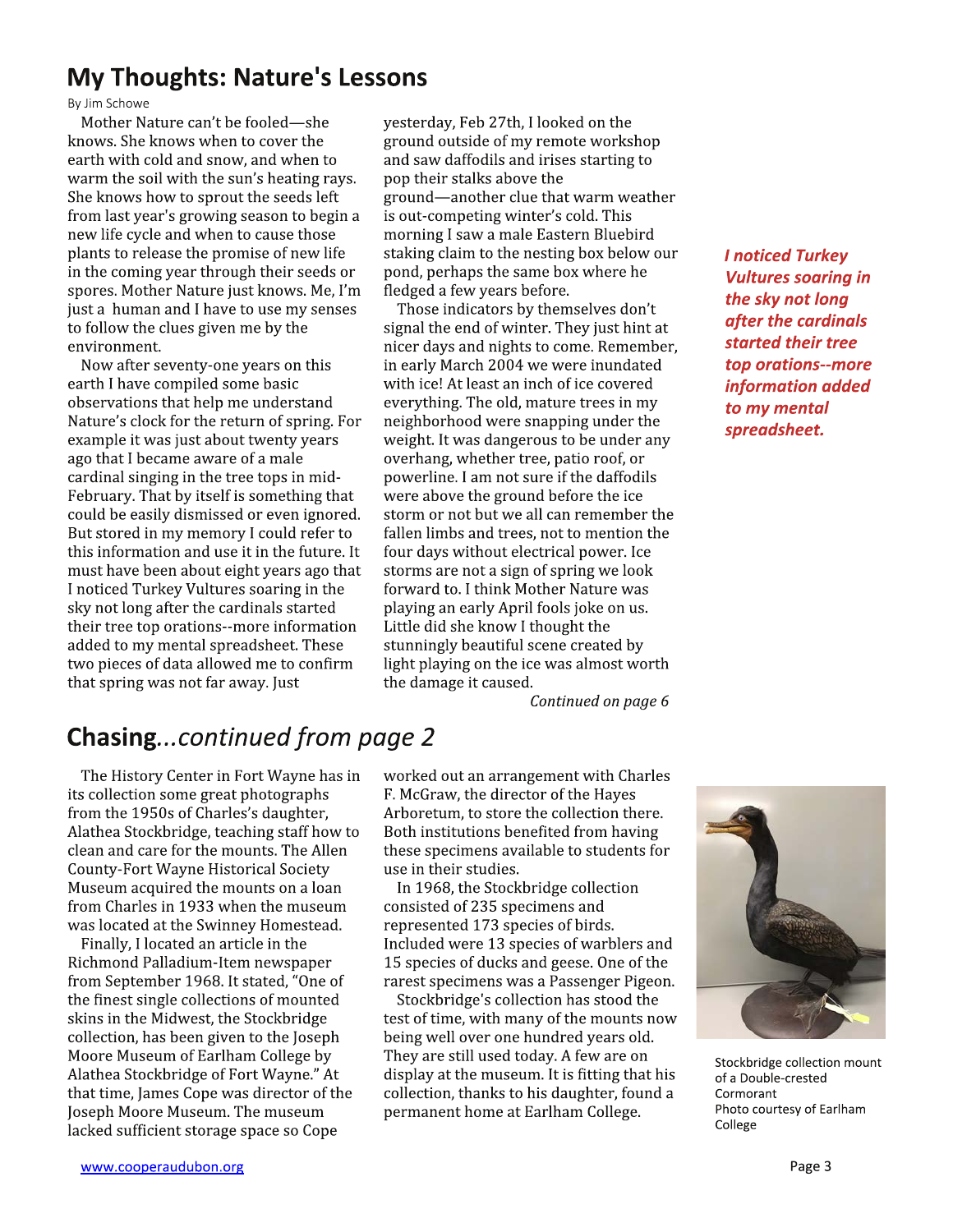### **Cicadas, Pesticides Mentioned in 2021 Songbird Deaths**

"I didn't know people loved birds that much," state ornithologist says

By Seth Slabaugh

Last year's widespread wave of songbird deaths remains under *investigation* 

Scientists investigating last year's widespread songbird illnesses and deaths have eliminated some causes of the outbreak, including: Avian influenza, West Nile Virus, mosquito-borne encephalitis, salmonella and chlamydia (bacterial pathogens), Newcastle disease virus, herpes viruses, pox viruses and the Trichomonas gallinae parasite. The list of suspected origins still holding the attention of state ornithologist Allisyn-Marie Gillet includes cicada-heavy diets, which possibly had bioaccumulated pesticides. "The cicada hypothesis, personally I thought that seemed like a really plausible, credible cause," Gillet told members of the Robert Cooper Audubon Society recently.

"The cicada theory was really compelling because the timing was perfect. The emergence of cicadas ended up coinciding really well with the emergence of this disease," she said, referring to the billions of periodic cicadas that emerged from the ground over large swaths of the eastern United States last year. The timing wasn't the only connection. So was the distribution. The outbreak that caused eye discharge, crustiness, and swelling, as well as tremors, disorientation, and uncontrollable limbs in the birds, mostly occurred in Eastern and Midwestern states where the cicadas also were found.

One argument was that eating a diet of mostly cicadas, due to their abundance, led to a vitamin A deficiency in the birds. Gillet cited scurvy, a condition in people caused by not having enough vitamin C in their diets, as an example of how the lack of a vitamin can cause disease.

What sickened the birds, including many fledgling Blue Jays, Common Grackles, European Starlings, Northern Cardinals, and American Robins, remains under investigation by state and federal agencies, such as the Animal Disease Diagnostic Laboratory at Purdue University. Tests completed thus far, Gillet reported, include necropsy (bird autopsy), histology (microscopic structure of tissues), virology (DNA), microbiology (growing cultures of

bacteria from samples), and parasitology. Ongoing tests, she went on, include transmission electron microscopy (direct visualization of tissues), metagenomics (study of genetic material), and toxicology (vitamin A deficiency or pesticides, specifically, dichlorodiphenyldichloroethylene (DDE)).

DDE is a breakdown product of dichlorodiphenyltrichloroethane (DDT), a pesticide once widely used to control insects in agriculture and insects that carry diseases like malaria. DDT's use in the U.S. was banned in 1972 because of damage to wildlife. But DDE persists in the environment, Gillet said, as a legacy contaminant.

The birds were eating a lot of cicadas, "which were underground for 17 years," during which they "could definitely bioaccumulate" pesticides that "perhaps leached into the ground" and were absorbed by tree roots "that the cicadas were feeding off of," Gillet said.

"However, there are some events that do not support this theory," she went on. "We ended up with birds that were being tested in other states ... like North Dakota ... and Florida ... and that's not where cicadas were emerging, so that kind of made that theory more skeptical, not as strong a theory as one would have thought."

Cicadas and pesticides sound more likely to Gillet to have sickened the birds than some of the other theories she has heard, such as fifth-generation cellular technology (5G).

It was in late May of 2021 that Gillet's agency, the Indiana Department of Natural Resources (DNR), first began receiving reports of sick and dying birds in Indiana, starting with Monroe County.

In early summer, DNR announced a statewide moratorium on bird feeding to slow the spread of the illness, given the possibility that it was infectious.

The DNR says "wildlife disease events are often related to several interacting causes consisting of a pathogen, the environment, and the health of the host." Though the investigation continues, unless the event repeats itself it is

Continued on page 5 www.cooperaudubon.org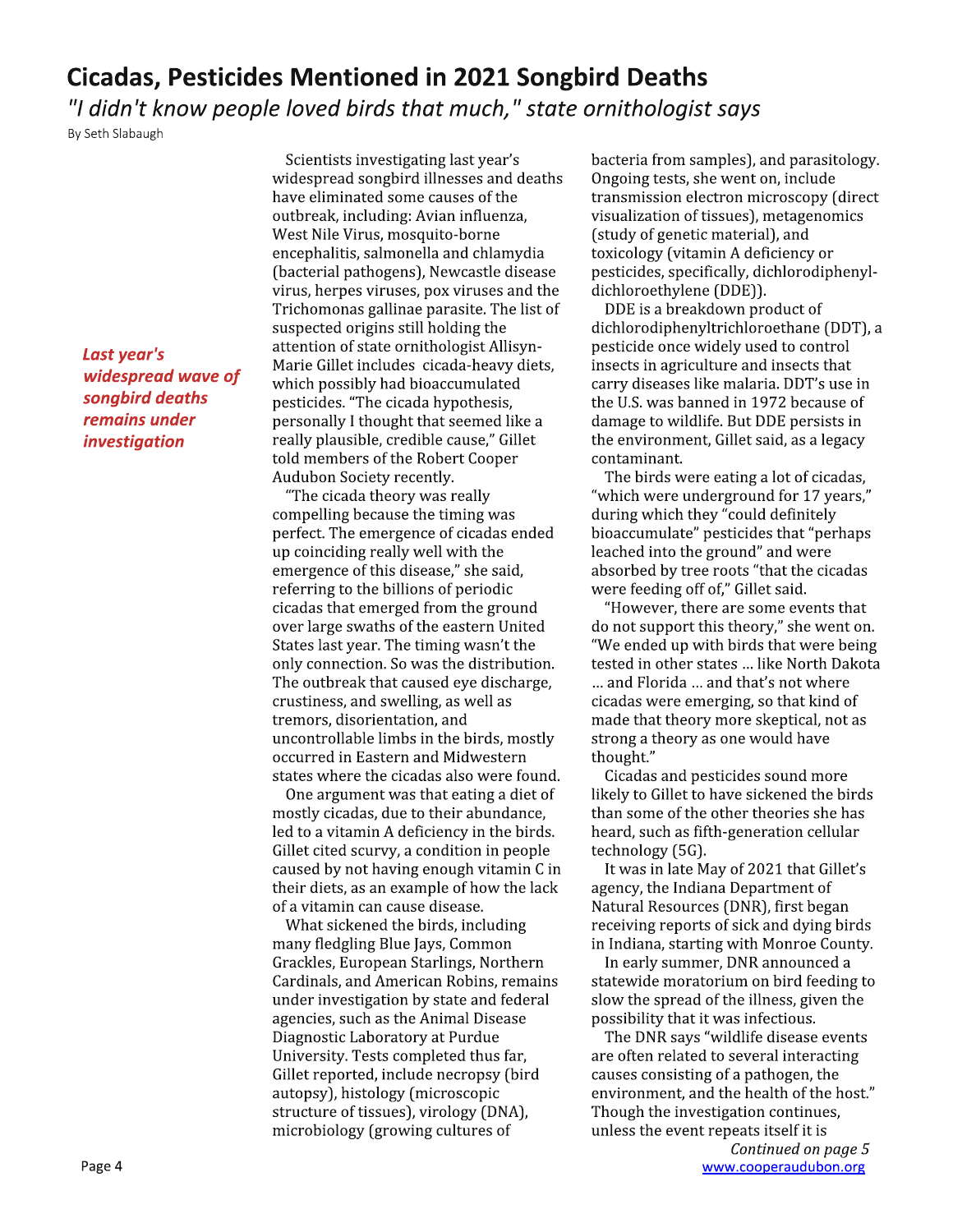## Cicadas, Pesticides...continued from page 4

unlikely investigators will be able to identify a cause in the short term.

However, Gillet says the agency did learn several important things:

 $1.$ There was a huge media response to the developing story. The DNR couldn't deal with all of the one-on-one interview requests. Instead, the agency hosted a press conference on July 2 in which 20 media outlets participated. The bird event "made a huge impression across the country," Gillet said. "People were really worried. I knew people loved birds, but I didn't know they loved birds that much."

2. "After the news releases, now came the public response to the huge media outpouring....The public was really concerned about birds dying, which is very heartening to hear. It makes me really happy to know that people do care about wildlife. And so a big lesson we also learned is that people do not want to be told to take down their bird feeders. This was a voluntary guidance moratorium. It wasn't against the law to keep feeders up....But there were a lot of very angry people responding to us, and....we learned people really were listening."

3. By the time the moratorium was lifted in September, the DNR had received about 4,300 reports from the public of

sick or dead birds through its Sick or Dead Wildlife Reporting System.

4. "People were interested in songbirds and they were worried and they were on the lookout and provided help in tracking the disease. That was the biggest win of this event." The agency could track the outbreak's "severity and geographic extent pretty much in real time thanks to the



Allisyn-Marie Gillet, Indiana State Ornithologist, at the RCAS meeting in March

# How you can help

- Clean your bird bath and bird feeder regularly. Gillet recommends a solution of nine parts water/one part bleach. Other experts suggest a vinegar/water solution. "It certainly takes effort and dedication to keep them clean," says Annette Rose of the Robert Cooper Audubon Society.
- Donate to the Indiana Nongame Wildlife Fund. "A lot of my work depends on donations from people like you," Gillet said. Changes in how individuals can donate to the fund on their state income-tax filings starting in 2017 greatly reduced donations to this fund, which helps hundreds of wildlife species in Indiana - from songbirds and salamanders to state-endangered Trumpeter Swans and Spotted Turtles.
- If you have an injured bird, please immediately contact your local wildlife rehabilitator, found here: https://www.in.gov/dnr/fish-andwildlife/wildlife-resources/orphanedand-injured-animals/wildliferehabilitators/
- If you find a dead bald eagle, please contact your local conservation officer (CO), found here: http://www.in.gov/dnr/lawenfor/2755. htm. The local CO will retrieve the dead eagle for you.
- If you have concerns over trapped birds or birds causing property damage, please call your local wildlife biologist, found here: https://www.in.gov/dnr/fish-andwildlife/wildlife-resources/wildlifebiologists/
- If you find a fully feathered young bird on the ground, please leave the bird where it is unless it is in danger (e.g. on a well-traveled road). Young fledglings that are learning to fly will remain on the ground. Their parents are able to find and care for them even if you do not see them in the area.

public."